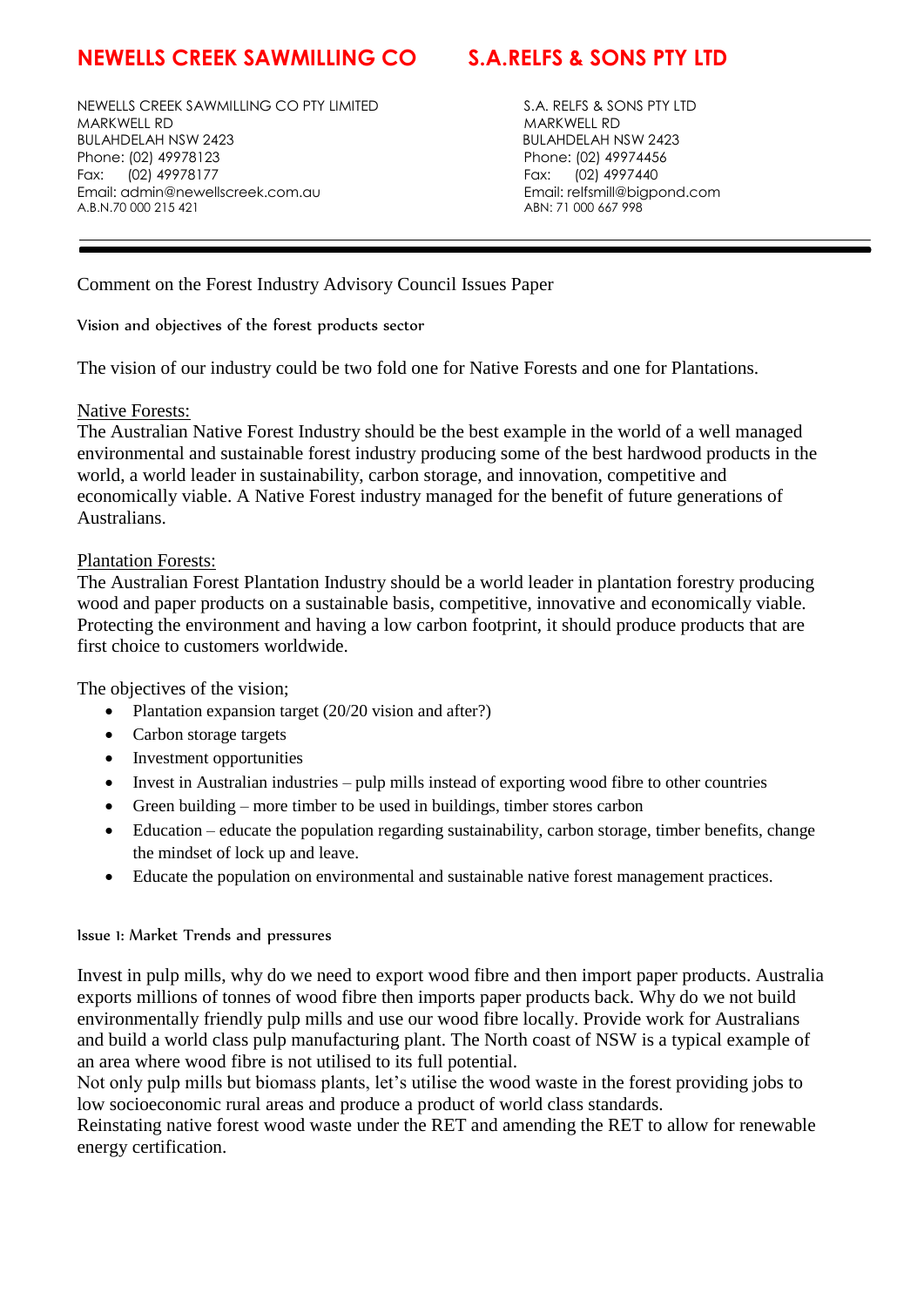#### Issue 2: Emerging uses and markets

Wood waste and wood fibre have a great potential for markets in Australia. Pulp mills!!! Why do we not invest in pulp mills? Let's be the leader in paper manufacturing, why export fibre to other countries? Let's create jobs for the Australian people by utilising our forests better to create these industries (pulp mills, biomass plants, composite wood products). We are not utilising the wood waste and wood fibre to its potential. We take the easy road as the miners do and export our wood fibre to others. We need to be innovative and productive to utilise our forests to its potential and create jobs, be world leaders not followers.

The advantage we have in emerging markets is that we have the forests (native and plantation) but our plantation forests still need an urgent boost in plantable area, we have the land and skills but lack the vision/drive. We need to increase our plantation area to at least 3 million ha by 2030. We have a unique native forest industry in Australia with sought after timber, but what have we done? We have created National Parks in our most productive forests and locked them up to burn down with devastating results to the environment. Just imagine the destruction of wild life during one of these destructive fires and still we do nothing to stop this practice (lock up and leave). We need to have a Beyond Tenure approach to native forests. The native forests need to be managed to their potential, using sustainable forest management practices with positive environmental outcomes. What we have today is a serious imbalance as one tenure type has been given priority over the other. In the last 20 years half of the State Forests have been converted to National Parks. Half of what remains in Native Forests is now excluded from harvesting due to over regulating. The forest industry is left with an unsustainable area to meet market demands. Why - productive forests now National Parks. Beyond Tenure will sort out these deficiencies.

In coming decades there will be demand on timber as never before and we need to be ready for the resulting challenges. We need to manage our forests sustainably to produce the products and also develop our industries to be able to cope with those challenges. We need to improve the way we do things minimising waste and maximising recovery, using every bit we can including the wood waste and fibre.

### Issue 3: Forest resources

### Resource security

The most important factor for the native forest industry would be resource security. Need to renew the RFA's and give the industry assurance of longer term resource security. The Beyond Tenure model would provide sustainable, active and adaptive management across all tenures. There is a need for balancing values – social, environmental and economic – to come up with a sustainable and balanced native forest management system. The current tenure system has led to vast inefficiencies and cost differentials. Vast tracks of land that have been locked up could be sustainably managed to the best advantage of all the people of Australia.

The plantation industry needs a vision and plan to increase the planted area to at least 3 million ha by 2030. This should be hardwood and softwood combined. We have the area and expertise available in this country but we also need:

- Longer-term loans with payback at harvesting or during thinning regimes.
- Carbon-related financing programs
- Joint venture projects between larger companies and smaller land owners
- Government support and policies that are pro-forestry
- Farm forestry
- Bio-security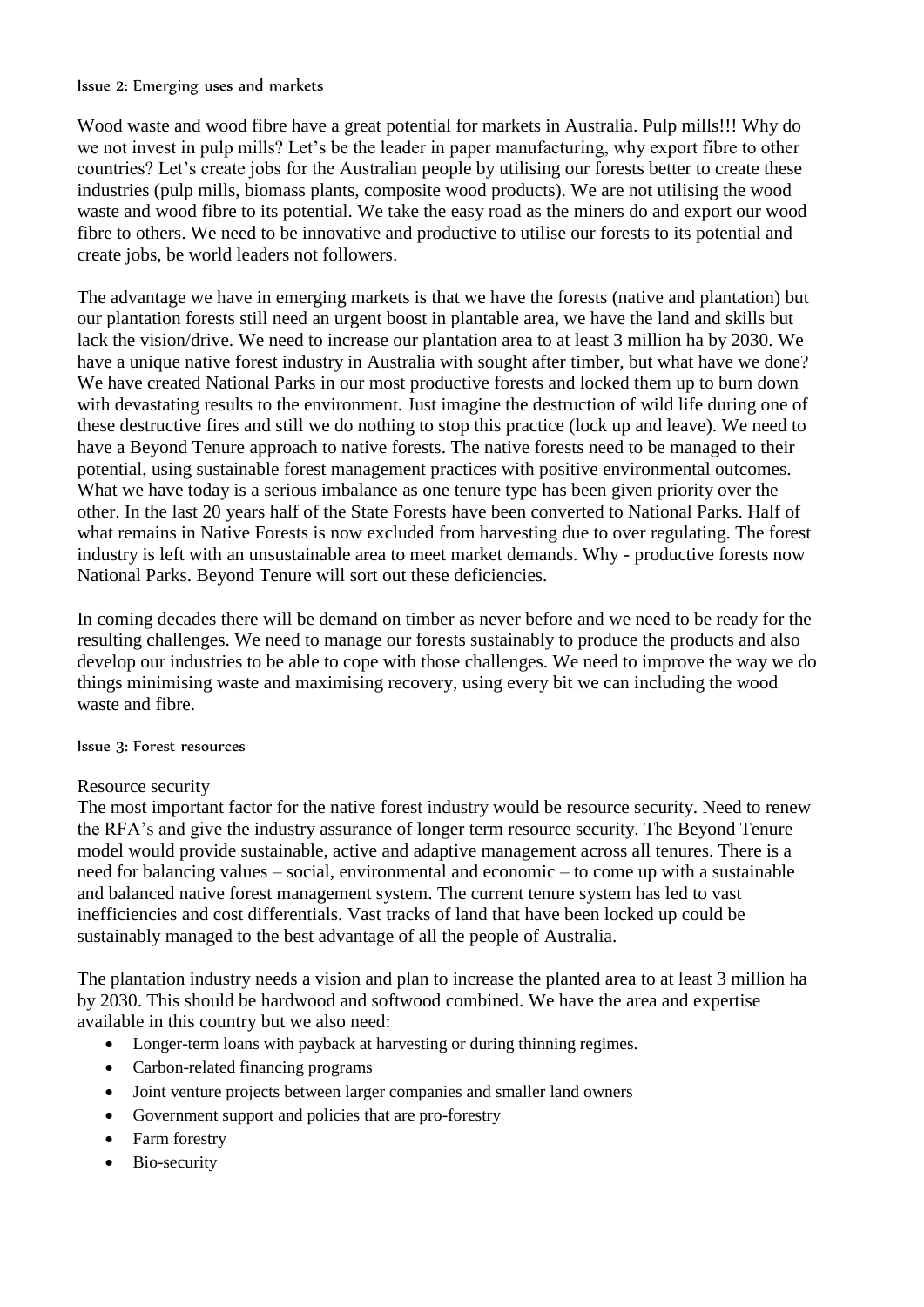- Precision forestry
- Education and training
- $\bullet$  The environmental and social impacts of plantations on the wider community only a positive story
- Regulatory impediments to be looked at in more detail

Issue 4: Innovation, research and development

We have been cutting funding to the once flourishing R&D initiative. Without research and development all these visions will end up in the bin - they are the backbone of progress. Let's get them going again and invest in our future.

We need to be seen as world leaders in this field with support from government and larger companies. Need capital investment in this field. Maybe it's time everyone in the industry contribute towards R&D on pro-rata basis depending upon what they do - sawmilling, harvesting, haulage, silviculture, processing. Work out a rebate to be paid annually based on certain criteria like volumes produced, areas planted, volumes harvested and other. This rebate will help fund R&D as long as everyone contributing benefits from the R&D program.

# Issue 5: Consumer and community engagement

Consumers and community should be better informed about the environmental, socioeconomic and sustainability factors of this industry. This industry is highly regulated but the community is not informed instead they are fed misinformation daily about how bad the industry is. This industry is the main employer of people in the lower socioeconomic rural areas providing jobs to be proud of and keeping small communities flourishing. Without the forest industry these areas will be wiped out.

Better public awareness programs needed to promote the benefits of sustainable forest industries to communities and consumers.

# Issue 6: Strengthened regional approaches

Forestry hubs need to be close to the resource and require infrastructure and investment for road, rail, processing plants, and ports for export. Strategic studies are needed to show the best areas to grow plantations, establish industries and develop infrastructure. Interaction with state and federal governments is needed. Growth opportunities are needed in the rural areas to encourage the movement of people out of overcrowded cities. We need less red tape to get projects moving through approvals, capital injections and assistance from government. Today the biggest problem is getting approvals from local government with red tape and other barriers proving too difficult for many.

### Issue 7: Infrastructure and investment

Forestry investment is linked to a well developed infrastructure, rail, road and ports. They need to be maintained and improved to keep up with development. We need access to ports to export our products. We need to develop industries to take us into the next century as leaders in forest products for instance a pulp mill on the north coast of NSW. Residue from plantations and native forests are left in the forest due to no facility to supply to. When we did supply export pulpwood to Newcastle it became too costly due to inefficiencies in the process, double handling, chipping took place 100km from the loading facility. These are the issues we are facing. We need to be productive, innovative and have the infrastructure. There should be either a woodchip plant on the port of Newcastle or a pulp mill on the north coast between Newcastle and Coffs Harbour. Currently the residue potential on the north coast is not being utilised but left in the forest. There is the potential for a chip mill, pulp mill or a bio-plant with intake of >400,000 tonne per annum. What are we